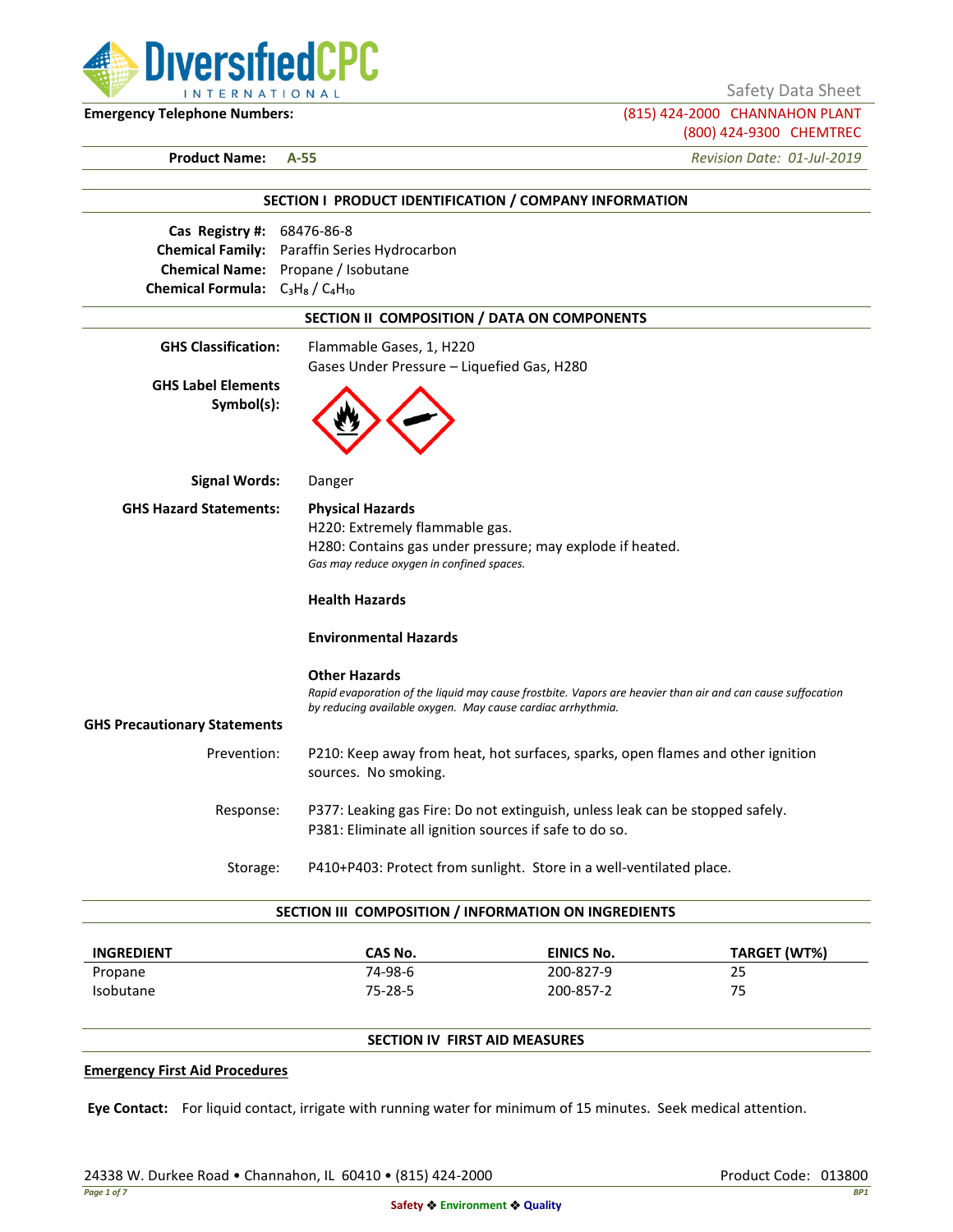

| Skin Contact: For liquid contact, warm areas gradually and get medical attention if there is evidence of frost bite or tissue |
|-------------------------------------------------------------------------------------------------------------------------------|
| damage. Flush area with lukewarm water. Do not rub affected area. If blistering occurs, apply a sterile                       |
| dressing. Seek medical attention.                                                                                             |
|                                                                                                                               |

**Inhalation:** Remove to fresh air. Artificial respiration and/or oxygen may be necessary. Consult a physician. **Ingestion:** This material is a gas under normal atmospheric conditions and ingestion is unlikely.

Most important symptoms and effects

**Acute:** Anesthetic effects at high concentrations.

**Delayed:** None known or anticipated. See Section 11 for information on effects from chronic exposure, if any.

**Notes to Physician:** Epinephrine and other sympathomimetic drugs may initiate cardiac arrhythmias in persons exposed to high concentrations of hydrocarbon solvents (e.g., in enclosed spaces or with deliberate abuse). The use of other drugs with less arrhythmogenic potential should be considered. If sympathomimetic drugs are administered, observe for the development of cardiac arrhythmias.

### **SECTION V FIRE FIGHTING MEASURES**

### **Suitable Extinguishing Media:**

Water spray, Water mist, Foam, Dry chemical or Carbon Dioxide. Carbon dioxide can displace oxygen. Use caution when applying carbon dioxide in confined spaces.

### **Fire Fighting Procedures:**

For fires beyond the initial stage, emergency responders in the immediate hazard area should wear protective clothing. When the potential chemical hazard is unknown, in enclosed or confined spaces, a self contained breathing apparatus should be worn. In addition, wear other appropriate protective equipment as conditions warrant (see Section 8). Isolate immediate hazard area and keep unauthorized personnel out. Stop spill/release if it can be done safely. If this cannot be done, allow fire to burn. Move undamaged containers from immediate hazard area if it can be done safely. Stay away from ends of container. Water spray may be useful in minimizing or dispersing vapors and to protect personnel. Cool equipment exposed to fire with water, if it can be done safely.

### **Unusual Fire and Explosion Hazards:**

Extremely flammable. Contents under pressure. This material can be ignited by heat, sparks, flames, or other sources of ignition. The vapor is heavier than air. Vapors may travel considerable distances to a source of ignition where they can ignite, flash back, or explode. May create vapor/air explosion hazard indoors, in confined spaces, outdoors, or in sewers. If container is not properly cooled, it can rupture in the heat of a fire. Drains can be plugged and valves made inoperable by the formation of ice if rapid evaporation of large quantities of the liquefied gas occurs. Do not allow run-off from fire fighting to enter drains or water courses – may cause explosion hazard in drains and may reignite.

**Hazardous Combustion Products**: Combustion may yield smoke, carbon monoxide, and other products of incomplete combustion. Oxides of nitrogen and sulfur may also be formed.

*See Section 9 for Flammable Properties including Flash Point and Flammable (Explosive) Limits.*

### **NPCA - HMIS RATINGS**

| <b>HEALTH</b>              |  |
|----------------------------|--|
| <b>FLAMMABILITY</b>        |  |
| <b>REACTIVITY</b>          |  |
| <b>PERSONAL PROTECTION</b> |  |

**PERSONAL PROTECTION - (***Personal Protection Information To Be Supplied By The User)*

### **SECTION VI ACCIDENTAL RELEASE MEASURES**

**Steps To Be Taken If Material Is Released or Spilled**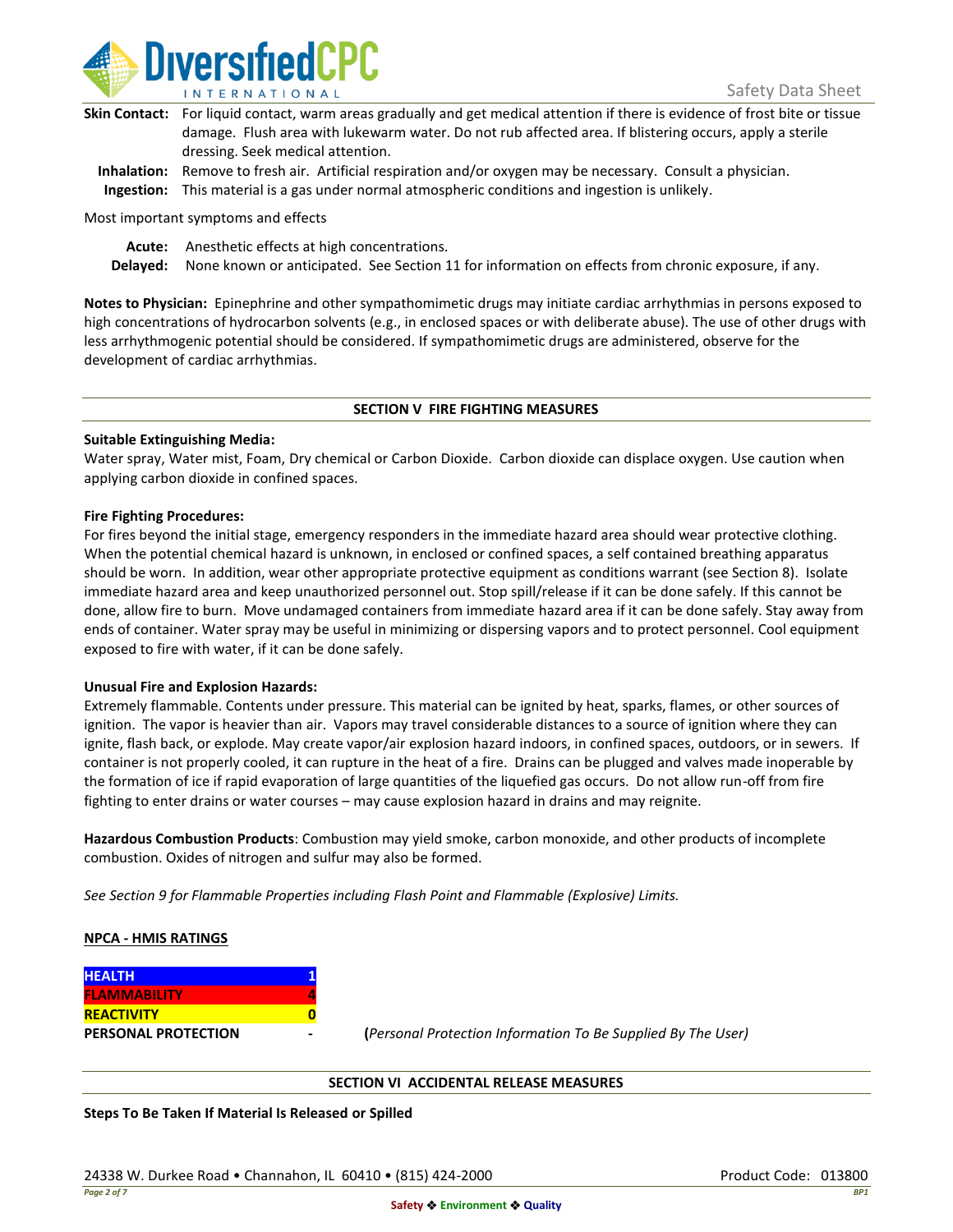

Avoid sources of ignition - ventilate area. Use water fog to evaporate or ventilate. Protect body against contact with liquid. If confined space - use self contained breathing apparatus. Consult local fire authorities.

**Personal Precautions:** Extremely flammable. Spillages of liquid product will create a fire hazard and may form an explosive atmosphere. Keep all sources of ignition and hot metal surfaces away from spill/release if safe to do so. The use of explosion-proof electrical equipment is recommended. Beware of accumulation of gas in low areas or contained areas, where explosive concentrations may occur. Prevent from entering drains or any place where accumulation may occur. Ventilate area and allow to evaporate. Stay upwind and away from spill/release. Avoid direct contact with material. For large spillages, notify persons downwind of the spill/release, isolate immediate hazard area and keep unauthorized personnel out. Wear appropriate protective equipment, including respiratory protection, as conditions warrant (see Section 8). See Sections 2 and 7 for additional information on hazards and precautionary measures.

**Environmental Precautions:** Stop spill/release if it can be done safely. Water spray may be useful in minimizing or dispersing vapors. If spill occurs on water notify appropriate authorities and advise shipping of any hazard.

**Methods for Containment and Clean-Up**: Notify relevant authorities in accordance with all applicable regulations.

Recommended measures are based on the most likely spillage scenarios for this material; however local conditions and regulations may influence or limit the choice of appropriate actions to be taken.

## **SECTION VII HANDLING AND STORAGE**

**Precautions for safe handling:** Comply with state and local regulations covering liquefied petroleum gases. Comply with NFPA Pamphlet #58. Keep away from heat or sources of ignition. Prohibit smoking in areas of storage or use. Take precautionary measures against static discharge. Use good personal hygiene practices and wear appropriate personal protective equipment (see section 8).

Contents are under pressure. Gases can accumulate in confined spaces and limit oxygen available for breathing. Use only with adequate ventilation. The use of explosion-proof electrical equipment is recommended and may be required (see appropriate fire codes). Refer to NFPA-70 and/or API RP 2003 for specific bonding/grounding requirements. Electrostatic charge may accumulate and create a hazardous condition when handling or processing this material. To avoid fire or explosion, dissipate static electricity during transfer by grounding and bonding containers and equipment before transferring material.

Do not enter confined spaces such as tanks or pits without following proper entry procedures such as ASTM D-4276 and 29CFR 1910.146.

**WARNING**: Unless otherwise specifically indicated, no odorant is added to this product. You cannot depend upon your sense of smell for leak detection! Ensure appropriate gas detection is available and working for the detection of leaks.

**Conditions for safe storage:** Keep container(s) tightly closed and properly labeled. Use and store this material in cool, dry, well ventilated areas away from heat, direct sunlight, hot metal surfaces, and all sources of ignition. Store only in approved containers. Post area "No Smoking or Open Flame." Keep away from any incompatible material (see Section 10). Protect container(s) against physical damage. Outdoor or detached storage is preferred. Indoor storage should meet OSHA standards and appropriate fire codes.

"Empty" containers retain residue and may be dangerous. Do not pressurize, cut, weld, braze, solder, drill, grind, or expose such containers to heat, flame, sparks, or other sources of ignition. They may explode and cause injury or death. Avoid exposing any part of a compressed-gas cylinder to temperatures above 125F (51.6C).

Gas cylinders should be stored outdoors or in well ventilated storerooms at no lower than ground level and should be quickly removable in an emergency.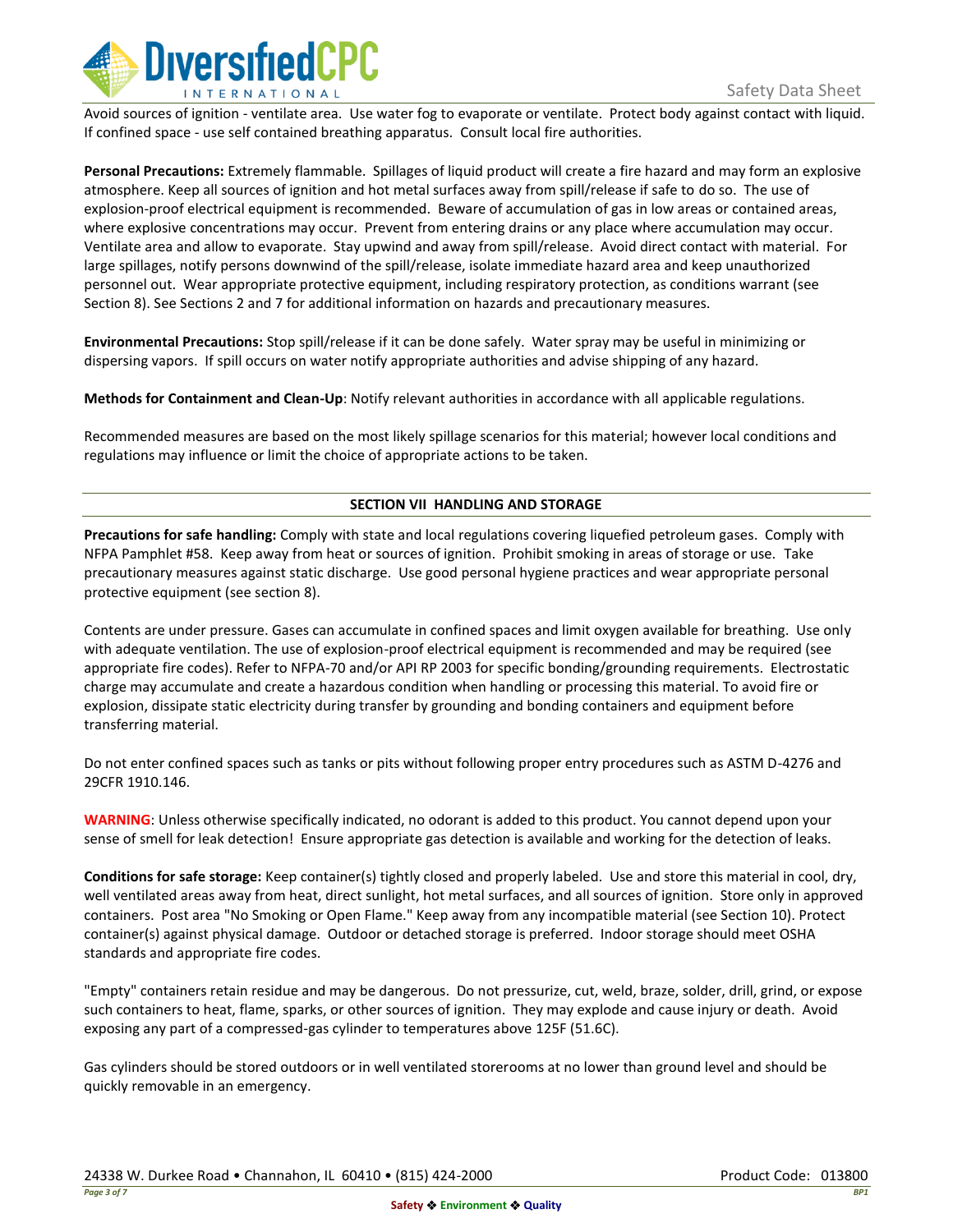

### **SECTION VIII EXPOSURE CONTROLS / PERSONAL PROTECTION**

### **Exposure Limits**

| Component                      |                                                                                                                                                                                                                                                                                                                                                                                                                                                                                                                                            | <b>ACIGH</b><br>TLV (TWA) | <b>ACIGH</b><br><b>TLV (STEL)</b> | <b>OSHA PEL</b><br>(TWA) | <b>OTHER PEL</b> |
|--------------------------------|--------------------------------------------------------------------------------------------------------------------------------------------------------------------------------------------------------------------------------------------------------------------------------------------------------------------------------------------------------------------------------------------------------------------------------------------------------------------------------------------------------------------------------------------|---------------------------|-----------------------------------|--------------------------|------------------|
| Propane                        |                                                                                                                                                                                                                                                                                                                                                                                                                                                                                                                                            | Simple                    | Simple                            | 1000 ppm                 |                  |
|                                |                                                                                                                                                                                                                                                                                                                                                                                                                                                                                                                                            | Asphyxiant                | Asphyxiant                        |                          |                  |
| Isobutane                      |                                                                                                                                                                                                                                                                                                                                                                                                                                                                                                                                            |                           | 1000 ppm                          |                          |                  |
| <b>Engineering Controls:</b>   | If current ventilation practices are not adequate to maintain airborne concentrations below<br>the established exposure limits, additional engineering controls may be required.                                                                                                                                                                                                                                                                                                                                                           |                           |                                   |                          |                  |
| <b>Personal Protection:</b>    |                                                                                                                                                                                                                                                                                                                                                                                                                                                                                                                                            |                           |                                   |                          |                  |
| Eye/Face Protection:           | The use of eye protection (such as splash goggles) that meets or exceeds ANSI Z.87.1 is<br>recommended when there is potential liquid contact to the eye. Depending on conditions<br>of use, a face shield may be necessary.                                                                                                                                                                                                                                                                                                               |                           |                                   |                          |                  |
| Skin Protection:               | Impervious, insulated gloves recommended.                                                                                                                                                                                                                                                                                                                                                                                                                                                                                                  |                           |                                   |                          |                  |
| <b>Respiratory Protection:</b> | A NIOSH approved, self-contained breathing apparatus (SCBA) or equivalent operated in a<br>pressure demand or other positive pressure mode should be used in situations of oxygen<br>deficiency (oxygen content less than 19.5 percent), unknown exposure concentrations, or<br>situations that are immediately dangerous to life or health (IDLH).<br>A respiratory protection program that meets or is equivalent to OSHA 29 CFR 1910.134 and<br>ANSI Z88.2 should be followed whenever workplace conditions warrant a respirator's use. |                           |                                   |                          |                  |

Suggestions provided in this section for exposure control and specific types of protective equipment are based on readily available information. Users should consult with the specific manufacturer to confirm the performance of their protective equipment. Specific situations may require consultation with industrial hygiene, safety, or engineering professionals.

### **SECTION IX PHYSICAL AND CHEMICAL PROPERTIES**

| <b>Odor Threshold: No Data</b>                | <b>pH:</b> Not Applicable | <b>Appearance &amp; Odor:</b> Clear, colorless liquefied gas with sweet petroleum odor. |                                                   |
|-----------------------------------------------|---------------------------|-----------------------------------------------------------------------------------------|---------------------------------------------------|
| <b>Melting / Freezing Point:</b> No Data      |                           | Initial Boiling Point / Range: $-14.2$ TO $+10.9$ °F                                    |                                                   |
| Flash Point (Method): -156 °F (Estimated)     |                           |                                                                                         | <b>Evaporation Rate:</b> $>1$ (Ethyl Ether = 1.0) |
| Lower Explosion Limit: 1.8% (vol.) Gas in air |                           | Upper Explosion Limit: 9.5% (vol.) Gas in air                                           |                                                   |
| Vapor Pressure @ 70 °F: 55 PSIG               |                           | <b>Vapor Density (air = 1.00):</b> 1.856                                                |                                                   |
| <b>Specific Gravity (H2O = 1.00):</b> $0.549$ |                           | Solubility in Water @ 70 °F: 0.008%                                                     |                                                   |
| Percent Volatile by Volume: 100%              |                           | Auto-ignition temperature: No Data                                                      |                                                   |
| <b>Decomposition Data:</b> No Data            |                           | Viscosity: No Data                                                                      |                                                   |

### **SECTION X STABILITY AND REACTIVITY**

| Stable                                       |
|----------------------------------------------|
| Hazardous Polymerization: Can not occur      |
| None.                                        |
| Carbon monoxide, volatile hydrocarbon vapors |
| High heat, spark, and open flames            |
|                                              |

# **SECTION XI TOXICOLOGICAL INFORMATION**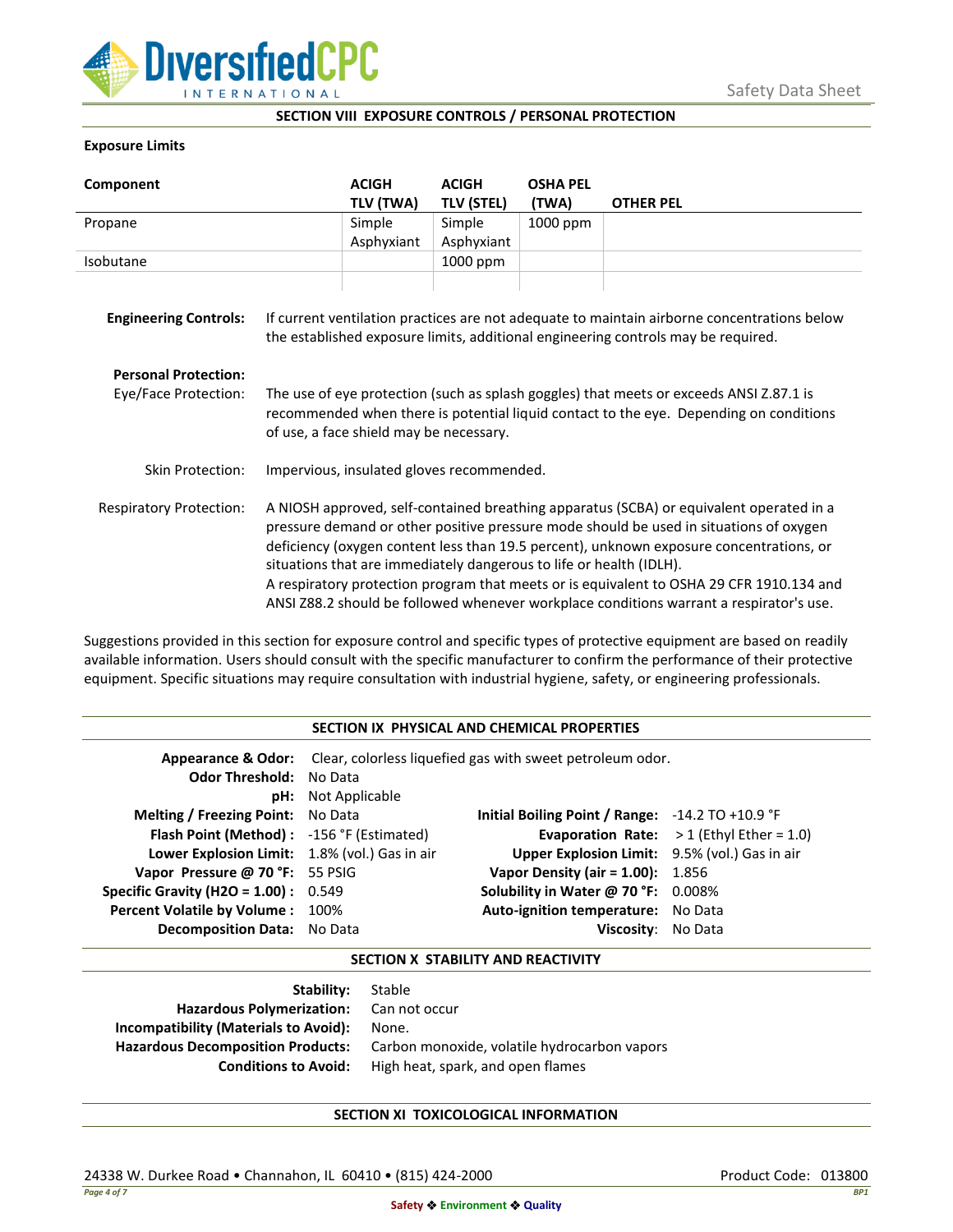

## **Effects Of Over Exposure**

**Ingestion:** Aspiration hazard!

- **Inhalation:** Inhalation of vapor may produce anesthetic effects and feeling of euphoria. Prolonged overexposure can cause rapid breathing, headache, dizziness, narcosis, unconsciousness, and death from asphyxiation, depending on concentration and time of exposure.
- **Skin Contact:** Contact with evaporating liquid can cause frostbite.

**Eye Contact:** Liquid can cause severe irritation, redness, tearing, blurred vision, and possible freeze burns.

**Specific Target Organ Toxicity (Single Exposure):** Not expected to cause organ effects from single exposure. **Specific Target Organ Toxicity (Repeated Exposure):** Not expected to cause organ effects from repeated exposure. **Carcinogenicity:** Not expected to cause cancer. This substance is not listed as a carcinogen by IARC, NTP or OSHA. **Germ Cell Mutagenicity:** Not expected to cause heritable genetic effects.

**Reproductive Toxicity:** Not expected to cause reproductive toxicity.

**Other Comments:** High concentrations may reduce the amount of oxygen available for breathing, especially in confined spaces. Hypoxia (inadequate oxygen) during pregnancy may have adverse effects on the developing fetus.

# **Information on Toxicological Effects of Components**

## **Propane**

*Target Organs:* No systemic or neurotoxic effects were noted in rats exposed to concentrations of propane as high as 12,000 ppm for 28 days.

*Reproductive Toxicity:* No adverse reproductive or developmental effects were observed in rats exposed to propane; no observed adverse effect level = 12,000 ppm.

## **n-Butane**

*Target Organs:* No systemic or neurotoxic effects were noted in rats exposed to concentrations of butane as high as 9,000 ppm for 28 days.

*Reproductive Toxicity:* No adverse reproductive or developmental effects were observed in rats exposed to butane; no observed adverse effect level = 12,000 ppm.

# **Isobutane**

*Target Organs:* No systemic or neurotoxic effects were noted in rats exposed to concentrations of isobutane as high as 9,000 ppm for 28 days.

*Reproductive Toxicity:* No adverse developmental effects were observed in rats exposed to concentrations of isobutane as high as 9000 ppm. Fertility and mating indices may have been affected at 9000 ppm but no effects were observed at 3000 ppm.

# **SECTION XII ECOLOGICAL INFORMATION**

**Toxicity:** Petroleum gases will readily evaporate from the surface and would not be expected to have significant adverse effects in the aquatic environment. Classification: No classified hazards.

**Persistence and Degradability:** The hydrocarbons in this material are expected to be inherently biodegradable. In practice, hydrocarbon gases are not likely to remain in solution long enough for biodegradation to be a significant loss process.

**Bioaccumulative Potential:** Not expected as having the potential to bioaccumulate.

**Mobility in Soil:** Due to the extreme volatility of petroleum gases, air is the only environmental compartment in which they will be found. In air, these hydrocarbons undergo photodegradation by reaction with hydroxyl radicals with half-lives ranging from 3.2 days for n-butane to 7 days for propane.

**Other Adverse Effects:** None anticipated.

# **SECTION XIII DISPOSAL INFORMATION**

### **Waste Disposal**

(1) Mechanical Recovery

24338 W. Durkee Road • Channahon, IL 60410 • (815) 424-2000 Product Code: 013800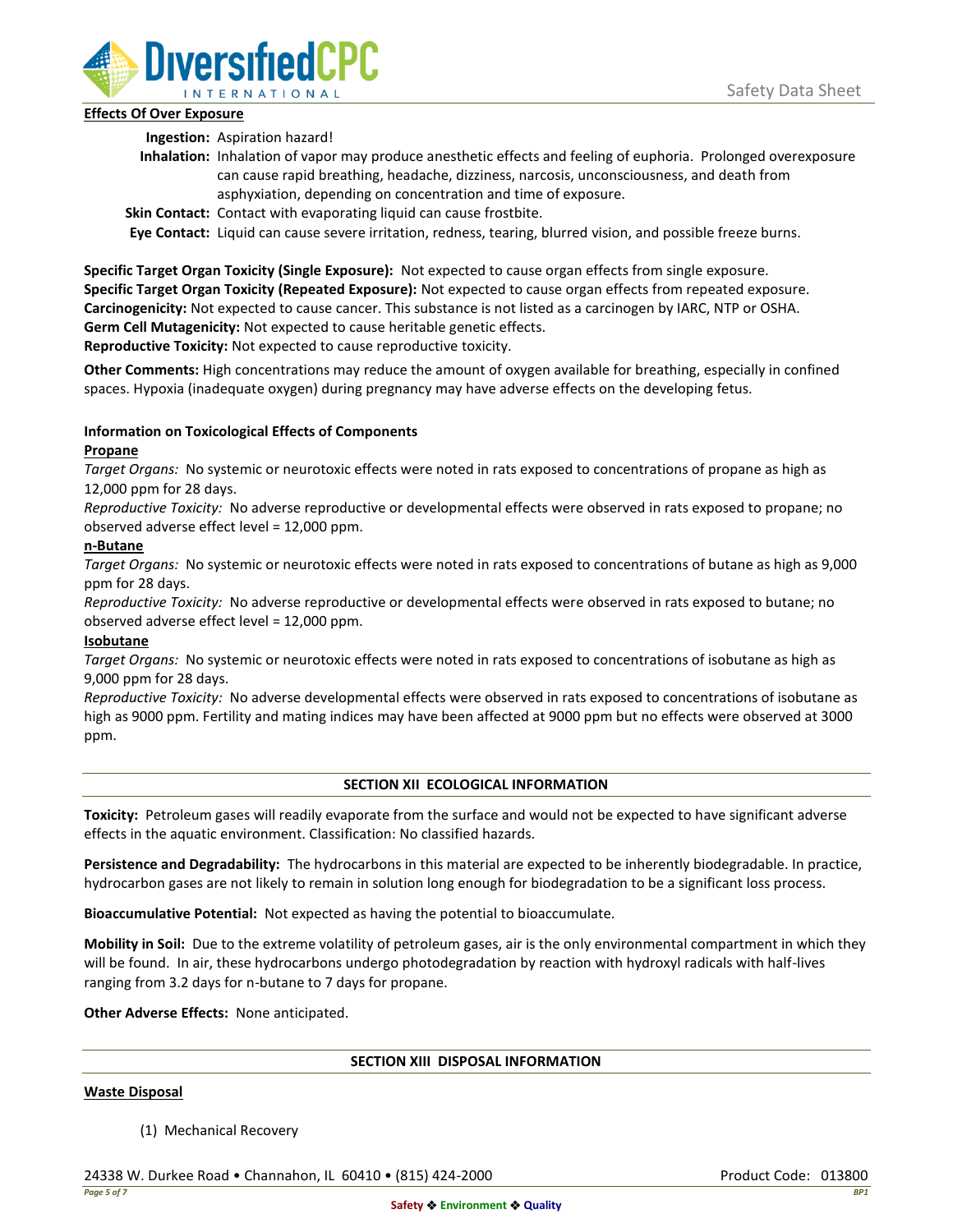

(2) Flare-Off At Safe Location (Vapors)

(3) Exhaust to Atmosphere in Safe Location (No Open Flames)

*\*\* Comply With All State and Local Regulations \*\**

### **SECTION XIV TRANSPORT INFORMATION**

#### **Transport Information**

UN1075, Petroleum Gases, Liquefied , 2.1

## **SECTION XV REGULATIONS**

### **Regulatory Information**

### **Chemical Inventories**

**USA TSCA:** All components of this product are listed on the TSCA Inventory. **Europe Einecs:** All components in this product are listed on EINECS **Canada Domestic Substances List (DSL):** This product and/or all of its components are listed on the Canadian DSL. **Australia AICS:** All components of this product are listed on AICS. **Korea ECL:** All components in this product are listed on the Korean Existing Chemicals Inventory (KECI). **Japan Miti (ENCS):** All components of this product are listed on MITI.

#### **SARA Title III:**

### **CERCLA/SARA (Section 302) Extremely Hazardous Substances and TPQs (in pounds):**

This material does not contain any chemicals subject to the reporting requirements of SARA 302 and 40 CFR 372.

### **SARA (311, 312) Hazard Class:**

| Acute Health:    | Yes |
|------------------|-----|
| Chronic Health:  | No  |
| Fire Hazard:     | Yes |
| Pressure Hazard: | Yes |

**SARA (313) Chemicals:** Not listed

**California Proposition 65:** This material does not contain any chemicals which are known to the State of California to cause cancer, birth defects or other reproductive harm at concentrations that trigger the warning requirements of California Proposition 65.

#### **EC Classification:**



F+ Extremely flammable

**Risk phrases:** 12 Extremely flammable.

### **Safety phrases:**

9 Keep container in a well-ventilated place.

16 Keep away from sources of ignition -No smoking.

33 Take precautionary measures against static discharges.

### **SECTION XVI OTHER INFORMATION**